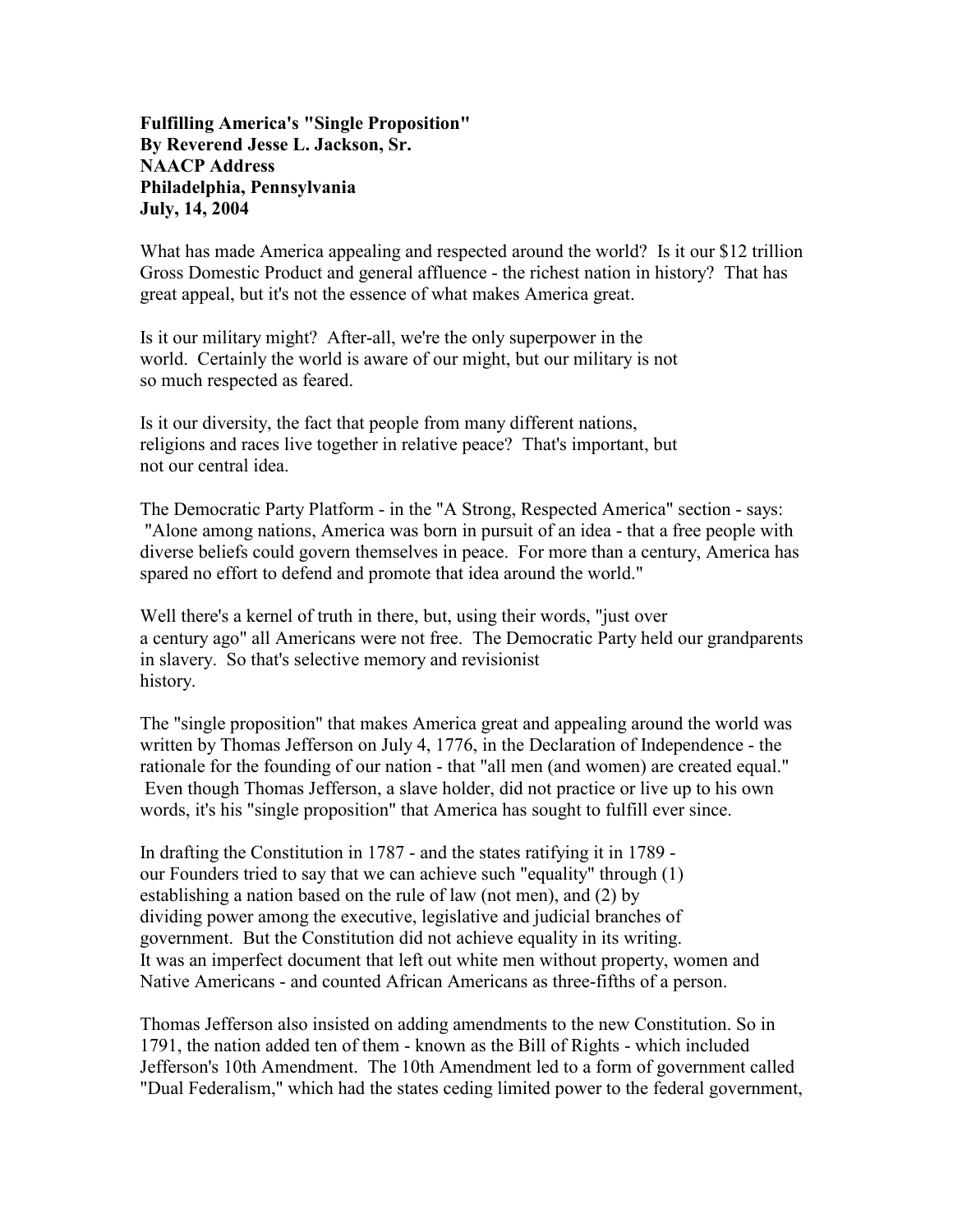but it essentially gave the states equal power to the federal government unless the federal powers were specifically included in the Constitution. This was called "states' rights."

So, in our founding document, the federal government was structured as a "separate and unequal" system of government. We had thirteen separate and unequal states that were given legal protection in the Constitution's 10th Amendment, with the impossible mandate to fulfill a "single proposition" - that all men (and women) are created equal and should be treated as such before the law.

The word "slavery" never appeared in the Constitution. Slavery was protected by the 10th Amendment - states' rights. The slave states didn't want the "Big Federal Government" coming into their states telling them how to run their economy - which was built on slavery.

Thus, we have African Americans treated as three-fifths in the Constitution, and the institution of slavery protected by "states' rights" in the Bill of Rights.

The Constitution - an imperfect document built on a "separate and unequal" legal foundation - nevertheless was given the mission to build a more perfect Union around the single proposition that all men (and women) are created equal.

Using the combination of Christianity's belief that we are all God's children, and Jefferson's Declaration that we are all created equal, slaves resisted and rebelled against a system that practiced neither. As a result, the country faced the most extensive black insurrection in American history, planned by the Reverend Denmark Vesey for July, 1822. The country also experienced Nat Turner's rebellion in 1831 and John Brown attempted to lead a slave rebellion in 1858 - all because America was failing to fulfill its "single proposition" that all men (and women) are created equal and are treated equal before the law.

While blacks were discriminated against in the North, in terms of the economy, the institution of slavery was in place in the South, while the North had an economic system of free labor. Even though the economic systems North and South were set, the country was expanding westward, and the question was whether the west would be "slave" or "free."

Abraham Lincoln was a political moderate who developed a core conviction of how to gradually end slavery. Lincoln's calculation was, in time, free northern and western states would outnumber southern slave states in Congress and together they would vote to end slavery. Lincoln had many imperfections and compromised on lots of things, but on one central belief he would not budge - he would not permit the expansion of slavery westward.

When Lincoln was elected in 1860, rather than accept his gradualist position with respect to slavery, eleven southern states - in the name of states' rights - left the Union to protect the institution of slavery, and in 1861 provoked a Civil War that cost 620,000 American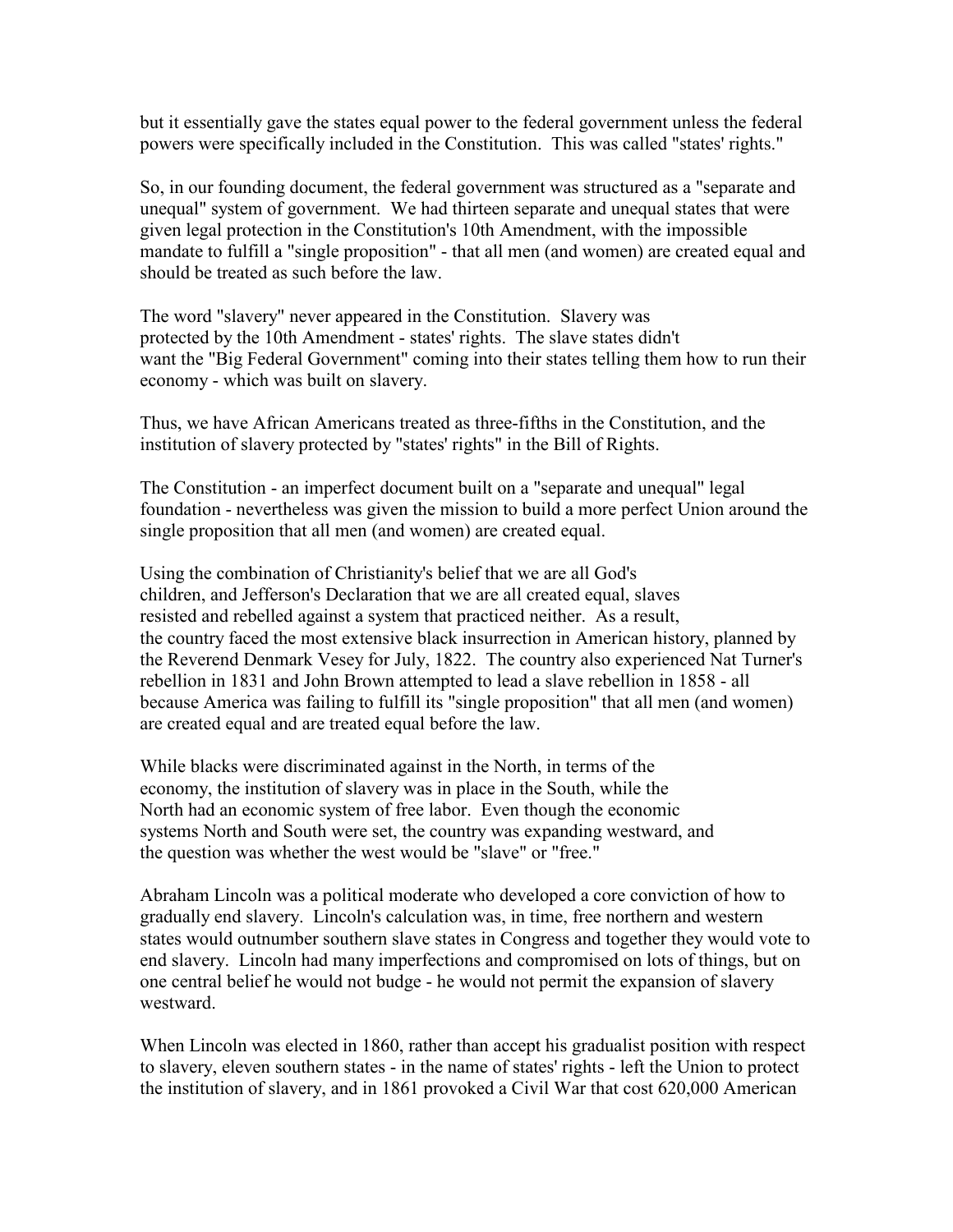lives North and South. In 1865, Lincoln won the war and saved the Union. All of this was an attempt to save the Union in order fulfill the "single proposition" that all men (and women) are created equal.

Lincoln's Emancipation Proclamation, issued on January 1, 1863, in the middle of the war, did not have the power to free the slaves. Only by adding the 13th Amendment to the Constitution in 1865 did Congress have the power to overcome the limitations of states' rights - that is, a states' right to own slaves as permitted under the 10th Amendment.

The 13th Amendment legally ended slavery, but it left two other questions unanswered. There were 9 million people in the South, 4 million of them were former slaves - the new freedmen. The two unanswered questions relative to the freedmen were: (1) how do we bring them into the economic mainstream? And, (2) how do we politically enfranchise them? The answer to the first question was the 14th Amendment - equal protection under the law and due process - added in 1868. The answer to the second question was the 15th Amendment - non-discrimination in voting on the basis of race - added in 1870. And remember, all of this is still an attempt by the country to fulfill the "single proposition" that all men (and women) are created equal.

These three post-Civil War amendments were the basis of America's First Reconstruction. Reconstruction was resisted by the Democratic Party; undermined by the Tilden-Hayes Compromise in 1877, as Northern troops protecting the freedmen were pulled out of the South; and a nail was driven into the heart of the 14th Amendment when the Supreme Court narrowly interpreted it as "separate but equal" in Plessy v. Ferguson in 1896 - bringing the legal legacy of Jim Crow into existence for 58 years.

Jim Crow segregation lasted until the Warren Court overturned Plessy with Brown in 1954 - a new, broad interpretation of the 14th Amendment - still attempting to fulfill the "single proposition." With the precedent of Brown, Roy Wilkins, Whitney Young, Dr. Martin Luther King, Jr., and the broader civil rights community could now fight for legislation to implement the 14th and 15th Amendments.

Thus, the 1964 Civil Rights Act, the 1968 Open Housing Act, affirmative action, economic set-asides and all similar efforts - following Brown should be seen as attempts to implement the 14th Amendment, and to complete the unfinished work of the American Civil War - which was specifically designed to bring the former slaves into the economic mainstream.

The 1965 Voting Rights Act, majority-minority districts, Motor Voter, and HAVA (the Help America Vote Act) and all similar efforts - following Brown - should be seen as attempts to implement the 15th Amendment, and complete the unfinished work of the American Civil War, which was specifically designed to politically enfranchise the former slaves.

But this is the genius of the African American experience and contribution to America.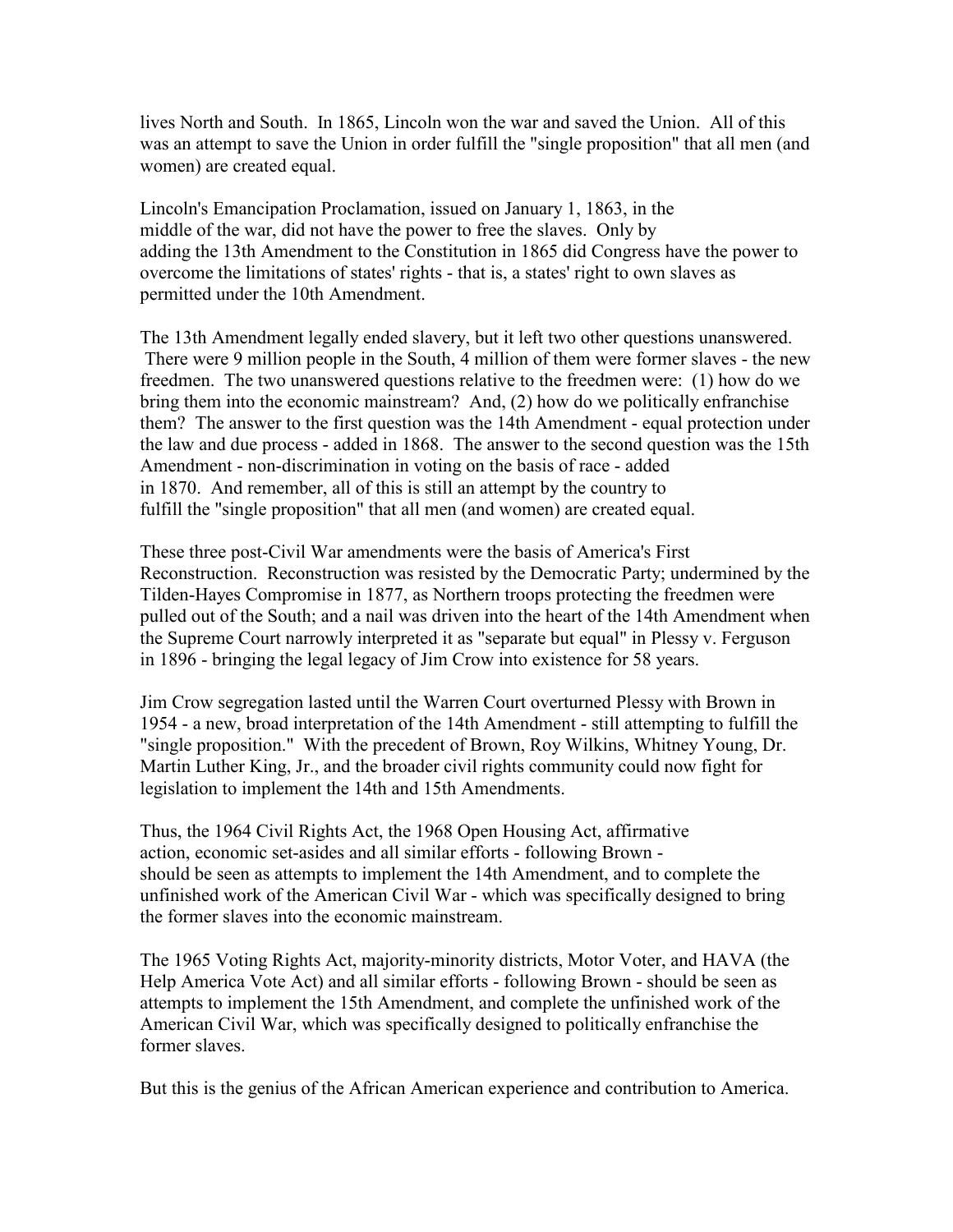While all of these amendments were specifically designed for us, they were done in such as way as to benefit all Americans. Labor should be happy with the 13th Amendment because it outlawed slavery for everyone. The 14th Amendment provides "equal protection" and "due process" for all Americans. The 15th Amendment provides the basis for outlawing voter discrimination against anyone.

Today, however, in many other areas of our lives, we are still stuck with the limitations of the 10th Amendment - states' rights - the old slave amendment.

The Right To Vote: There is a legal debate within the civil rights

community as to whether a combination of the 14th and 15th Amendments, and current legal precedents, provides an adequate framework to guarantee a fundamental, individual, and equal "right to vote" for every American citizen; or whether a new voting rights amendment should be added to the Constitution to overcome the limitations of the 10th Amendment and guarantee every citizen the individual right to vote. Congressman Jesse Jackson, Jr.,

has introduced House Joint Resolution 28 - which the NAACP has already endorsed which would add a voting rights amendment to the Constitution.

However, there should be no debate among us that the number one agenda item for the civil rights community in a Kerry-Edwards Administration, beginning in 2005, should be strong, full, federal voting rights legislation that guarantees every single American the fundamental right to vote - OR a new voting rights constitutional amendment. We must insist on it, because voting rights are protective of all other rights. WE MUST SAY IN THE LAW - FLORIDA, NEVER AGAIN!

The civil rights community must continue to protect our civil rights gains, strengthen civil rights laws, and insist on civil rights enforcement, but we must now begin to fight for new human rights and fight to put them in the Constitution as new amendments. We must not settle for federal legislation alone with respect to our rights, we must fight for new amendments to the Constitution.

EDUCATION: While there is a debate about voting rights and the Constitution, there is no debate about education. Education is not mentioned in the Constitution, therefore, education exists under the old slave amendment - the 10th Amendment. Education is a "state right" and subject to "local control," with no high constitutional standard. Local control should remain, but every school must be mandated to meet a high constitutional standard. Currently, there are 50 states, 3,067 counties, 20,000 cities, 53 million children, in 93,000 schools, administered by 15,000 school districts - all "separate and unequal"! How can children truly be given an "equal educational opportunity" under such a legal arrangement? It can't! But remember, we are still a nation committed to a "single proposition" - that all men (and women) are created equal.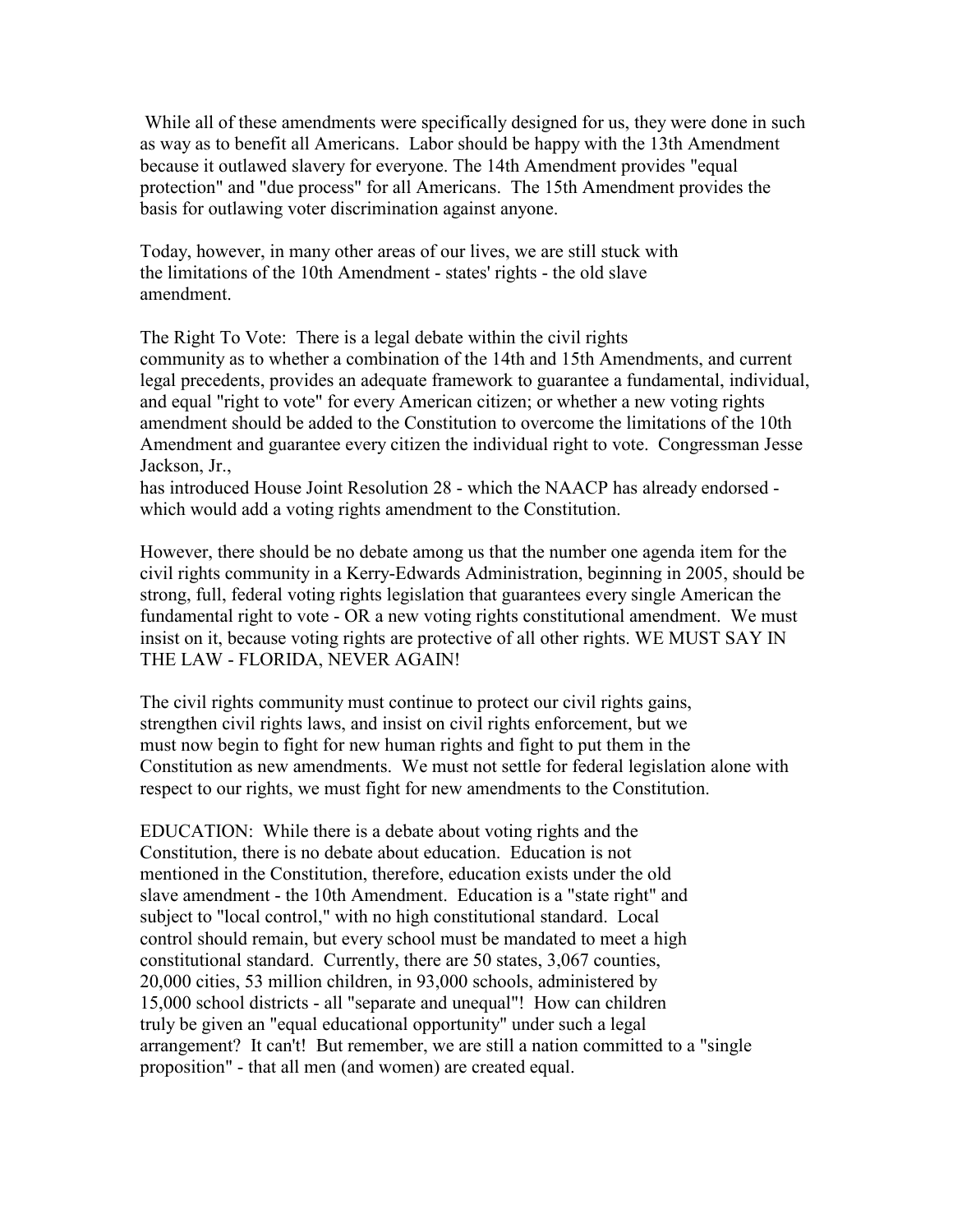Thus, in the area of education, we must fight for House Joint Resolution 29 - which, again, the NAACP is already on record as supporting. It provides for a public education of equal high quality for every American.

HEALTH CARE: The word health care is not in the Constitution either, so health care is subject to the limitations of the old slave amendment as well. Health care too is a "state right." There are 44 million Americans who have no health insurance - they only have access to the most expensive health care, that given in an emergency room. Those without health care have no legal recourse, because health care is not an American right guaranteed in the Constitution. We must fight for House Joint Resolution 30 - the right to health care of equal high quality.

When we fight for human rights and constitutional amendments, we are fighting on solid moral and political ground. Human rights and constitutional amendments are, by definition, non-partisan - they are not Republican or Democratic. Human rights and constitutional amendments are non-ideological - they are neither liberal nor conservative. Human rights and constitutional amendments have the advantage of being non-programmatic - they don't tell you how to reach the right. If Republicans think Medical Savings Accounts can achieve the right - fine. If Democrats believe singlepayer can reach the right - fine. But if either fails to achieve the right for every American, they don't have to wait for the next President or the next Congress to promise them health care. They can take their right, go to federal court, and get their right to health care enforced. Finally, human rights and constitutional rights are, by definition, not a "special interest." They are for all Americans!

Attorney General John Ashcroft believes the Second Amendment gives to individual Americans the right to keep and bear firearms. President George Bush and the Republican Congress wants to add an amendment to the Constitution defining marriage they're voting on it in the Senate today. We should have those debates, but let's not limit the constitutional debate to gay rights and gun rights. Let's talk about voting rights, education rights and health care rights. Let's talk about putting them in the Constitution too and see which rights Americans most want in their **Constitution** 

Indeed, it would make for an interesting political contrast and debate if President Bush was offering an anti-gay rights amendment that discriminates against some Americans, and campaigning against Democrats on guns rights; while Senator Kerry was saying, "I'm against your anti-gay rights amendment on principle. I believe in human rights for all human beings, and in equal protection under the law for all Americans. I'm not against anyones' legitimate guns rights, I just want to give gunowners a new constitutional right to education and health care of equal high quality rights that would not exclude, but include more Americans!

Our challenge, as a civil rights community, is to continue the struggle to fulfill the American dream - within the law; and fulfill the "single proposition" that all men (and women) are created equal!